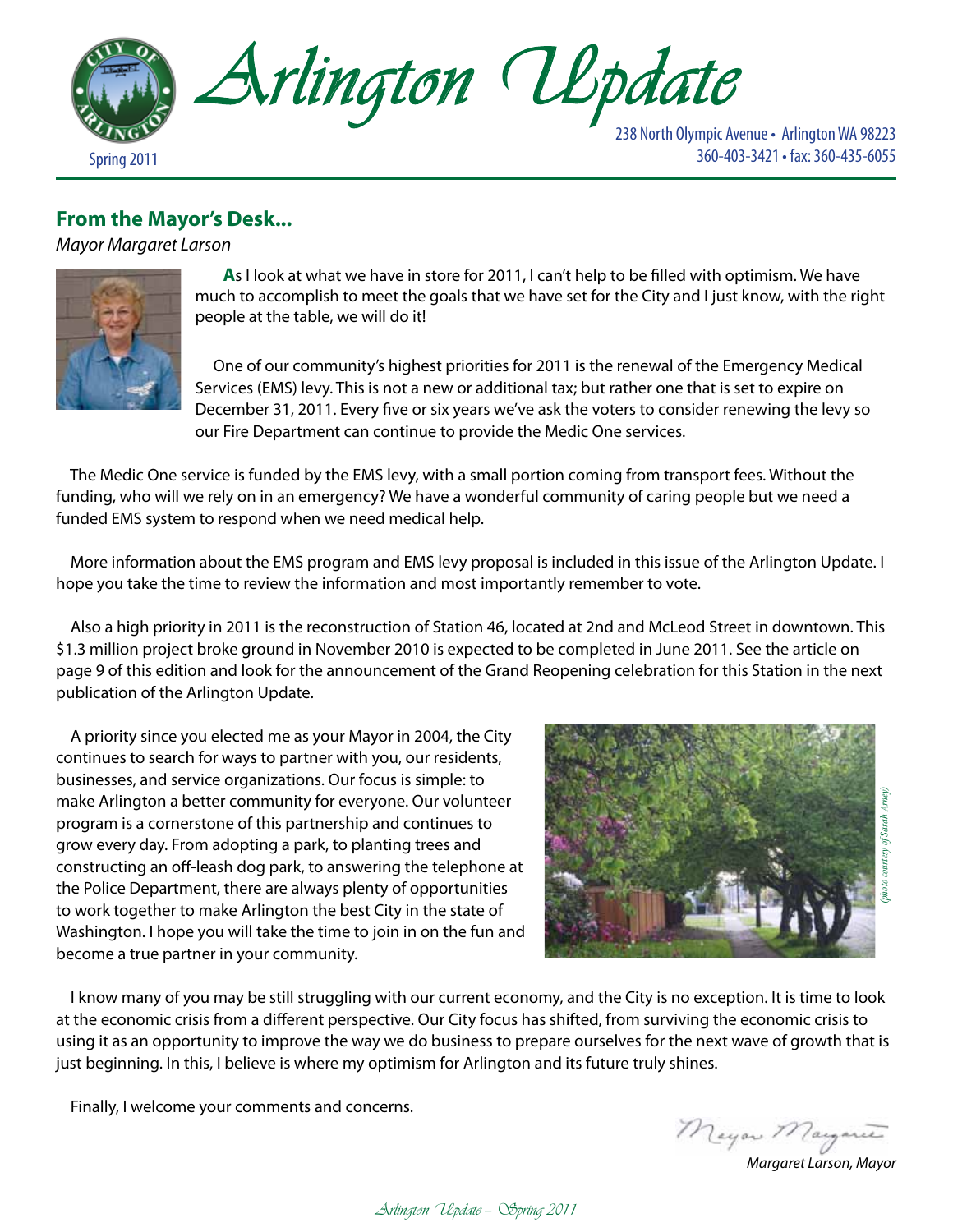### **CITY OF ARLINGTON**

238 North Olympic Avenue Arlington WA 98223 (360) 403-3421 FAX: (360) 403-4605 www.arlingtonwa.gov

### **MAYOR**

| Margaret Larson         | 403-3442 |
|-------------------------|----------|
| mlarson@arlingtonwa.gov |          |

### **DEPARTMENTS**

| <b>City Hall</b>                | 403-3421 |
|---------------------------------|----------|
| <b>City Clerk</b>               | 403-3444 |
| Mayor's Office                  | 403-3441 |
| Mayor's Office Fax              | 403-4605 |
| Airport                         | 403-3470 |
| <b>Airport Fax</b>              | 435-1012 |
| <b>Arlington Cemetery</b>       | 403-3428 |
| <b>Community Development</b>    |          |
| <b>Building Inspection Line</b> | 435-0674 |
| Code Enforcement                | 403-3457 |
| Permit Center                   | 403-3551 |
| <b>Planning Division</b>        | 403-3434 |
| Finance                         | 403-3421 |
| Fire business line              | 403-3600 |
| Fire Fax                        | 403-9267 |
|                                 |          |

| Emergency $\sim$ Fire & Police 911 |          |
|------------------------------------|----------|
| Human Resources                    | 403-3439 |
| Parks and Recreation               | 403-3448 |
| Police business line               | 403-3400 |
| Police Fax                         | 435-4677 |
| <b>Public Works</b>                |          |
| <b>Engineering Division</b>        | 403-3500 |
| Engineering/Planning Fax           | 403-3447 |
| M & O Division                     | 403-3455 |
| <b>Water Division</b>              | 403-3526 |
| Wastewater division                | 403-3508 |
| Water/Wastewater FAX               | 435-7944 |
|                                    |          |

### **OTHER IMPORTANT NUMBERS**

| Arlington Public Library             | 435-3033     |
|--------------------------------------|--------------|
| <b>Arlington School District</b>     | 618-6200     |
| Arlington-Smokey Pt Chamber 659-5453 |              |
| <b>Ball field Scheduling</b>         | 403-3448     |
| <b>Cascade District Court</b>        | 435-7700     |
| <b>Community Room Scheduling</b>     | 403-3448     |
| Lakewood School District             | 652-4500     |
| Marysville Municipal Court           | 363-8050     |
| N. County Transfer Station           | 425-388-3429 |
|                                      |              |

#### $\overline{a}$ **SHEMANCE & RESOLUTION ACTIONS CITY COUNCIL ORDINANCE & RESOLUTION ACTIONS**

### **AUGUST 2**

| Issuance of par value LTGO & Refund Bonds<br>2010 - purchase land @ AP, remodel FS #46,<br>advance refund a portion of City's outstanding<br>2001 LTGO, Repay a loan to Snohomish County |
|------------------------------------------------------------------------------------------------------------------------------------------------------------------------------------------|
| 6-Year TIP                                                                                                                                                                               |
|                                                                                                                                                                                          |
| Amended AMC 3.32 re: gambling taxes                                                                                                                                                      |
| Amended AMC 3.16 re: to occupation taxes                                                                                                                                                 |
| Declared Surplus property & authorize sale                                                                                                                                               |
| Adopted 2010 Snoho Co Hazards Mitigation Pln                                                                                                                                             |
|                                                                                                                                                                                          |
| Amended Zoning & LU Maps Comp Plans                                                                                                                                                      |
| Amended sections of AMC Title 1 Gen Provisions<br>& adding 2 new sections-civil infraction penalties                                                                                     |
| Amended sections of AMC 2.04 re City Council                                                                                                                                             |
|                                                                                                                                                                                          |

**OCTOBER 4** Resolution 2010-013 Adopted Comprehensive Emergency Mgmt Plan

**OCTOBER 18**

Resolution 2010-014 Waived Bid Irregularities Station #46

### **NOVEMBER 1**

Ordinance 2010-023 Amended AMC 3.69 Petty Cash Revolving Fund. Resolution 2010-016 Set Public Hearing for Thompson Annexation Resolution 2010-017 Set Public Hearing for Hilltop Sports Annexation

### **NOVEMBER 15**

Ordinance 2010-024 Adopted Proposed Minor LUC Amendments Resolution 2010-015 Approved Purchasing Procedures Resolution 2010-018 Approved Park Naming Policy Resolution 2010-019 Thompson Annexation Resolution 2010-020 Hilltop Sports Annexation Resolution 2010-021 Increasing the 2011 Property Tax Levy Resolution 2010-022 Declaring City Property as Surplus

**DECEMBER 6** 

**DECEMBER 20** 

Ordinance 2010-025 Adopted 2011 budget.

Ordinance 2010-026 Amended 2010 budget & declare an emergency. Ordinance 2010-027 Amended AMC 13.12 re stormwater rates Ordinance 2010-028 Adopted new AMC Chapter 2.20 - City offices and hours of operation.

Ordinance 2010-029 Adopted amendments to AMC Chapter 2.72 re: bidding and small works procedures

Ordinance 2010-030 Adopted amendments to AMC Chapter 5.04 relating to peddlers and solicitors.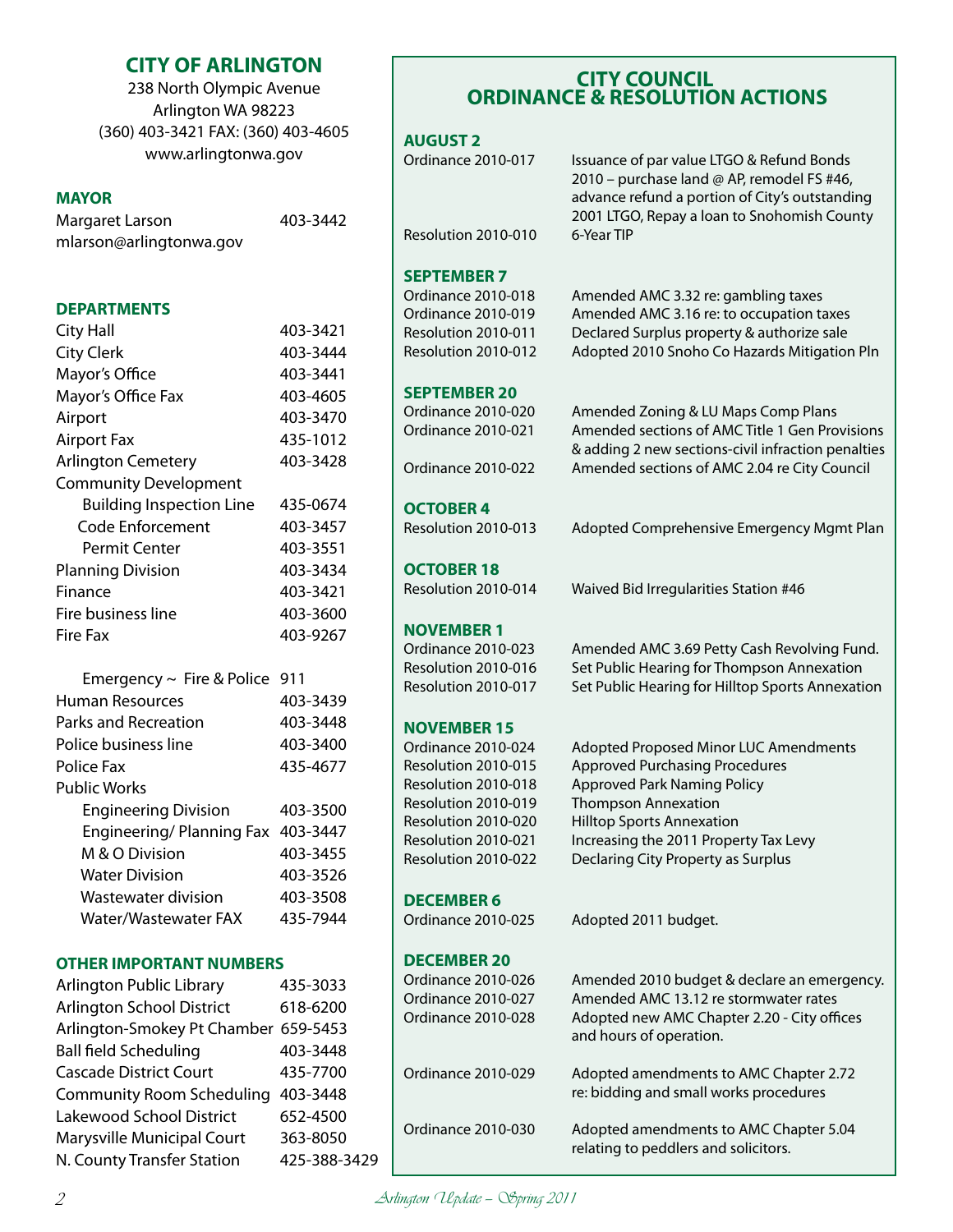# **ARLINGTON CITY COUNCIL**



**Margaret Larson** Mayor mlarson @arlingtonwa.gov



**Steve Baker** Position #1 Mayor Pro-tem steveb @arlingtonwa.gov



chrisr

**Chris Raezer** Position #2 @arlingtonwa.gov **Scott Solla** Position #3 scotts @arlingtonwa.gov



**Sally Lien** Position #4 sallyl @arlingtonwa.gov





**Marilyn Oertle** Position #5 marilyno @arlingtonwa.gov



Position #6 dickb @arlingtonwa.gov



**Linda Byrnes** Position At Large lindab @arlingtonwa.gov

# **CITY CALENDAR**

**City Council** 1st and 3rd Mondays - 7 PM Council Chambers, 110 E. Third Street. Contact 360-403-3441. **Airport Commission** 2nd Tuesdays - 7 PM Airport Office, 18204 59th Drive NE. Contact 403-3470. **Cemetery Board** Meets quarterly. Contact 360-403-3428. **Civil Service Commission** 1st Mondays - 9 AM City Council Library, 110 E. Third Street - 360-403-3439. **Library Board** Meets quarterly. Contact 403-3441. **Parks, Arts and Recreation Commission** 4th Tuesdays - 7 PM Council Chambers, 110 E. Third Street Contact 360-403-3448. **Planning Commission** 1st and 3rd Tuesdays - 7 PM Council Chambers, 110 E. Third Street. Contact 360-403-3435.

# **Online Bill Pay is now available!**

**N**ow there is a convenient way to pay your City of Arlington utility bills and review the history of your account and payments over the internet with Xpress Bill Pay. Setting up an account with Xpress Bill Pay is easy and there is no added fee for this service.

### In a few steps you'll be able to:

Elect to receive future billing via e-mail or paper copy.

Review your billing and payment history.

Make your payment with either electronic funds transfer or Visa/Master Card/Discover.

Elect to set up your account to automatically pay your bill.

Take advantage of Xpress Bill Pay and save postage. Eliminate the errand of personally delivering your payment to the post office or City Hall. Pay your City of Arlington utility bill without having to leave the comfort of your home.

To find Xpress Bill Pay, visit our website www.arlingtonwa.gov and click on the "Pay Bill" portal. If you require assistance setting up your account, please feel free to contact the Finance Department at (360) 403-3421.

### **We'd like to hear from you! Find our 2011 Citizen Survey ONLINE!**

In 2010, the City of Arlington embarked on an effort to gather citizens' opinions on a variety of issues. In 2011, we are back again to gauge your opinions on our service to you, our customers. To save paper and money, the Citizen Survey will not be printed. Simply visit our website at www.arlingtonwa.gov and click on the "Citizen Survey" link. Results of the survey will be shared in the next edition of the Arlington Update.

We thank you in advance for taking the time to complete the survey!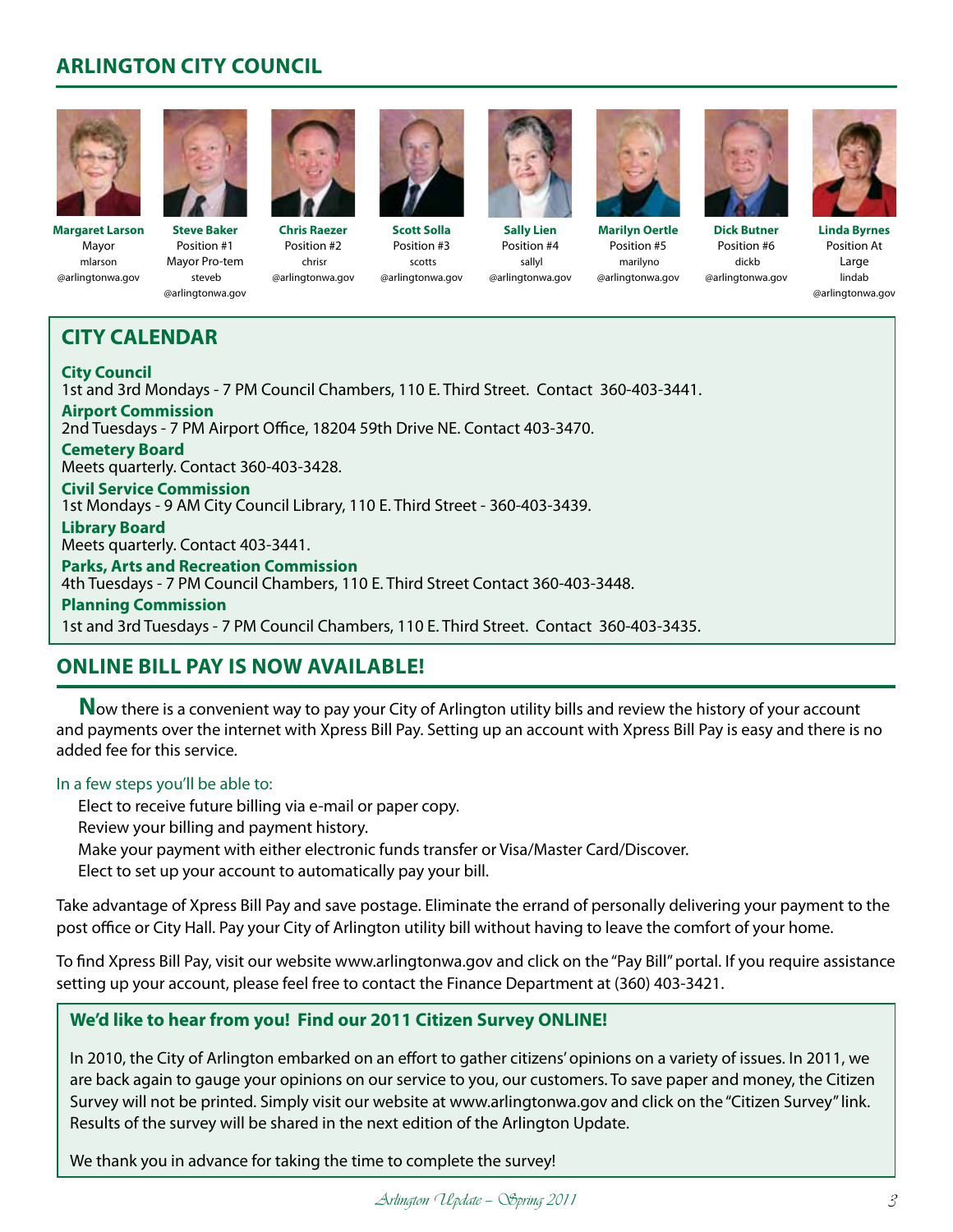### **ARLINGTON LIBRARY STRESSES THE IMPORTANCE OF EARLY LEARNING**

**T**he National Research Council recommends that children enter school with specific early literacy skills that serve as the foundation for learning to read and write. Children with more of these skills are better able to master reading when they start school. How do they learn these skills? By sharing books, rhymes, and songs with their parents! Library staff are happy to assist families with finding just the right picture book or music CD to bring a smile to a child's face and start them on the road to reading.

 If you think your children might be too young to come to the library with you, don't worry. We have programs just for early learners from birth through five years. Attending storytime together isn't only a great way to bond over the Bean Bag Song – it's also an opportunity to make connections with other families in your community. Whether you're a



*Megan Mathieson and children Emma, Nathan, and Nicholas.*

regular or thinking about applying for your first library card, you'll find something to love at the library. Be sure to ask what's coming up the next time you stop in.

 Visit the Arlington Library and the Sno-Isle Libraries website (http://www.sno-isle.org/?ID=2045) for more information.

## **Struggling With Homework?**

### **Sno-Isle Libraries provides free online tutoring with HelpNow**

 HelpNow is a collection of tutoring services offered through Sno-Isle's website to meet a range of academic needs. Homework Help allows students to submit a question in an online classroom and receive live, one on one help from a Brainfuse tutor. Skills Building helps students master specific concepts like long division. he Writing Lab gives students constructive feedback within 24 hours of receiving their paper. The 24/7 Help Center allows students to send a question via an online form and receive an answer within 24 hours.

 Live online tutoring for grades K through 12 is available Monday through Sunday, 1 to 10 p.m in both English and Spanish. All tutors are US based, have passed background checks and possess a four year degree and prior teaching/ tutoring experience. The online classroom is Mac and PC compatible and works on low-bandwidth connections. Connect with HelpNow with your Sno-Isle library card at http://www.sno-isle.org/explore/helpnow.

### **NEIGHBORHOOD CORPS**

**T**he City of Arlington is currently recruiting neighborhood representatives who are willing to come to meetings to help further the development of Arlington's Neighborhood Corps, share ideas, de-fine neighborhood areas, promote neighborhood ideals, and communicate back to their neighbors regarding ideas to pro-mote social net-working, public safety and emergency management.

 The City of Arlington's Neighborhood Corps is being created to establish direct neighborhood communication and to create sustainability and vision for years beyond 2012.

 Call 360-403-3618 to participate or email: neighborhoodcorp@arlingtonwa.gov regarding your interest in the program.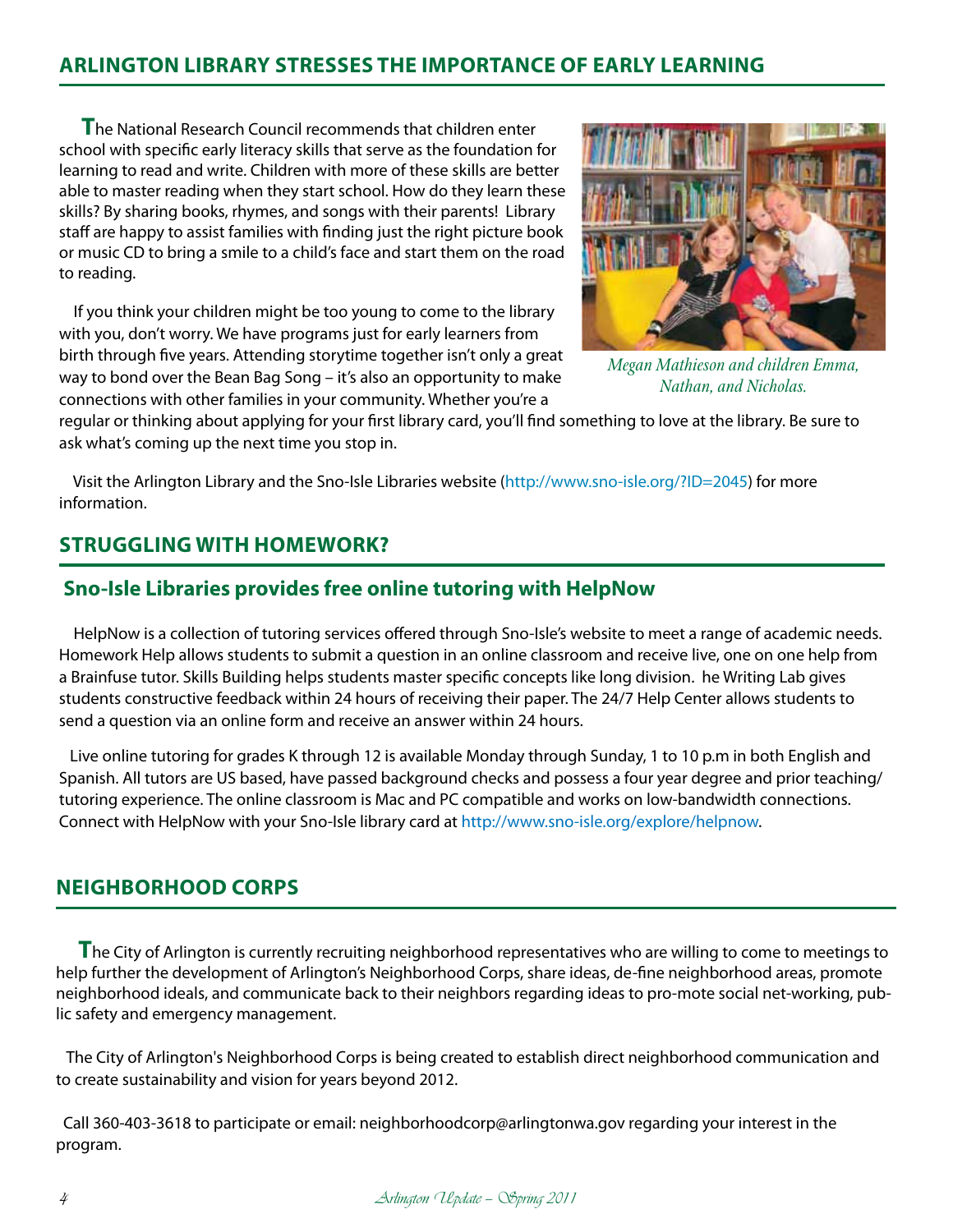## **ARLINGTON WELCOMES NEW POLICE CHIEF NELSON BEAZLEY**

**N**elson Beazley became the new Chief of Police in Arlington on September 20, 2010.

 Prior to his arrival in Arlington, Chief Beazley spent 32 years with the Fresno County Sheriff's Department in Central California before retiring in March 2010 as a Captain. He is a 1977 graduate of California State University Fresno and a 2006 graduate of the FBI National Academy.

 Chief Beazley and his wife Arlene have two adult children, and all have made Washington their home.



# photo courtesy of The Arlington Times) *(photo courtesy of The Arlington Times)*

# **NEW FIRE CHIEF BRUCE STEDMAN JOINS THE STAFF ON DECEMBER 6, 2010.**



**A**rlington recently hired Bruce Stedman to assume command of our Fire Department. Chief Stedman is an experienced firefighter with over 31 years of service to the City of Alhambra in Southern California. There he served in the ranks of Firefighter, Engineer, Captain, Battalion Chief, Deputy Chief and ultimately Fire Chief. When asked what his most proud moments of his career has been, he will tell you, leading the troops into battle during the 1992 Los Angeles Riots, the opening of Alhambra's Regional USAR Training Center and being sworn in as Fire Chief for both Alhambra and Arlington.

 Bruce is a strong supporter of education and has received a Bachelor's degree in Occupational Studies and a Master's degree in Emergency Services Administration, both from California State University at Long Beach. He is a committed educator and has spent over twenty years

teaching fire science and management at the community college and university level. He and his wife are chronic travelers and have had the incredible experience of teaching firefighters in Asian, Europe and Australia.

# **CHIEFS ASK FOR YOUR COOPERATION PARKING DOWNTOWN**

**A**s space to park on public roadways decreases our need to become more vigilant dramatically increases. In an effort to use every available space we encroach closer to intersections, crosswalks and fire hydrants.

 The Arlington Police and Fire Departments would like to remind everyone to be mindful of parking too close to these areas so as not to create a hazard for pedestrians by obstructing the view of other drivers or restricting access to fire hydrants. We certainly don't want anyone to return to their vehicles only to find the resourceful Fire Department has resolved the access issue during an emergency as they have in this picture.



*Don't let this be you!!*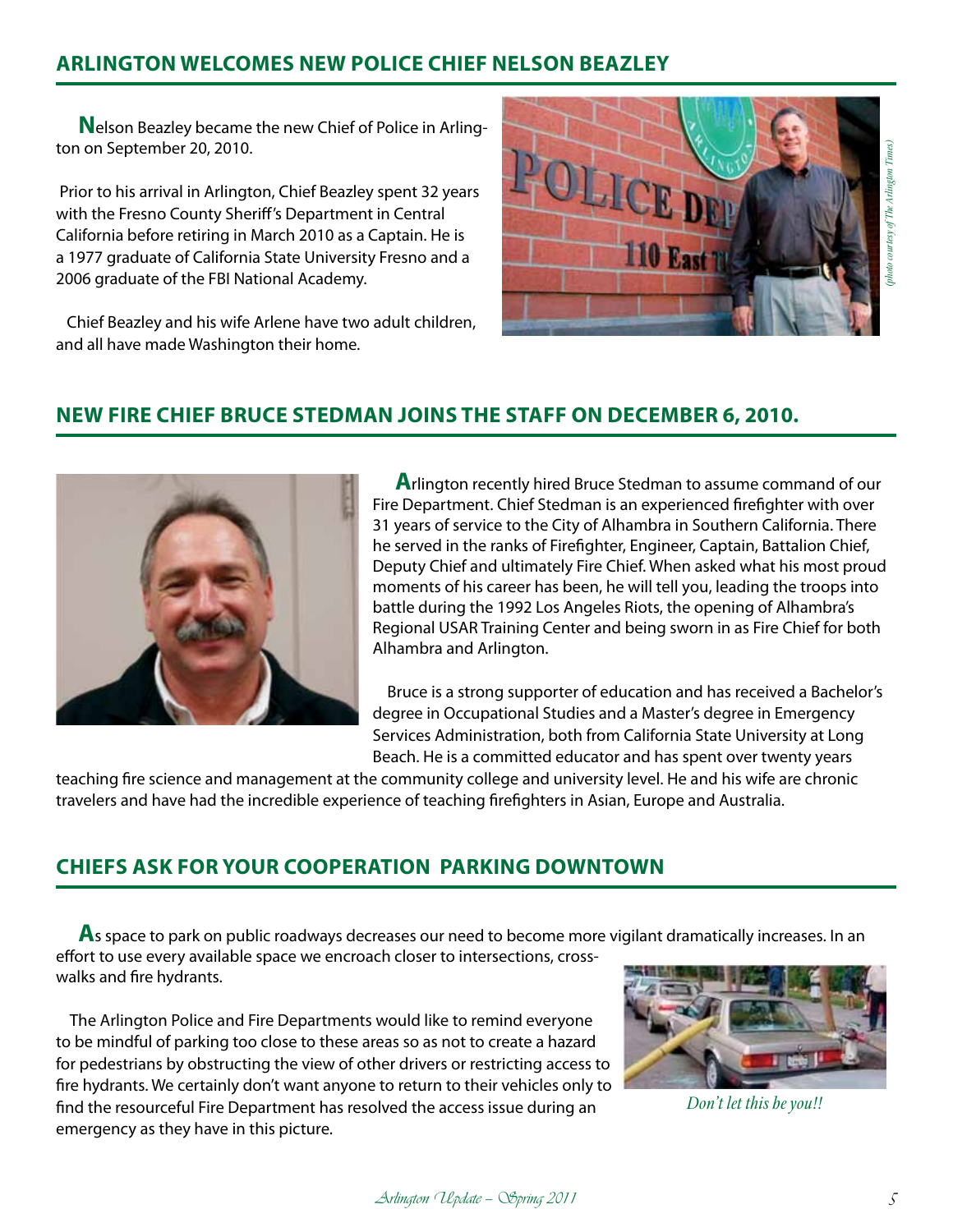

### **Say Goodbye to the Cranes**

**T**he cranes and most of the heavy equipment have left Arlington as the City's wastewater treatment plant (WWTP) expansion and upgrade project winds down. After two long years of construction, the contractor, IMCO General Construction, is leaving Arlington for new projects.

The City's WWTP project was recently deemed substantially complete and the contractor has removed most of their equipment, trailers, and workers; a small work crew remains on site to complete punch-list items.

During the past 21 months of construction, the City's wastewater treatment plant was upgraded to a Water Reclamation Facility (WRF) to meet the increasingly stringent water quality criteria established by the Federal Clean Water Act and enforced by the Washington State Department of Ecology (DOE). The City, DOE, and the contractor had to work very close together as the WWTP remained fully operational during the entire construction period.



IMCO will return to the project for one last time in May to perform the final paving work; or sooner if favorable weather allows. The City will have a grand opening for the Water Reclamation Facility to celebrate the end of construction during the summer of 2011, stay tuned for more information on the grand opening.

# **Stormwater Wetland Construction Underway**



**T**he City has completed Phase 1 of the Stormwater Wetland construction and Phase 2 is currently out for bid. Phase 1 included installation of a 10-foot diameter interceptor manhole on the east side of SR-9 and the horizontal boring of a 36-inch steel pipe beneath SR-9. The interceptor manhole will divert untreated stormwater runoff into the new stormwater wetland for natural treatment before discharging it into the Stillaguamish River. A 12-inch reclaimed water line was connected to the diversion manhole to allow the discharge of Class A reclaimed water into the wetland during dry summer months.

The City was also recently awarded an additional \$195,000.00 grant for the construction of the stormwater wetland; this new grant brings the total grant monies received for the wetland project to \$715,000.

The City anticipates Phase 2 construction starting in late spring to early summer. Phase 2 of the project will entail the construction of a four cell wetland, three weirs, pedestrian trails, three pedestrian bridges, and several wayside viewing areas. This project should be ready for operation in late summer to early fall.

### Fun Facts:

• The process of reclaiming water, sometimes called water recycling or water reuse, involves a highly engineered, multi-step treatment process that mimics and speeds up nature's natural restoration of water quality.

 • Wetlands include areas with water of different depths, from several feet deep to water merely saturating the soil. Even when a wetland appears dry, waterlogged conditions often occur below the surface of the soil.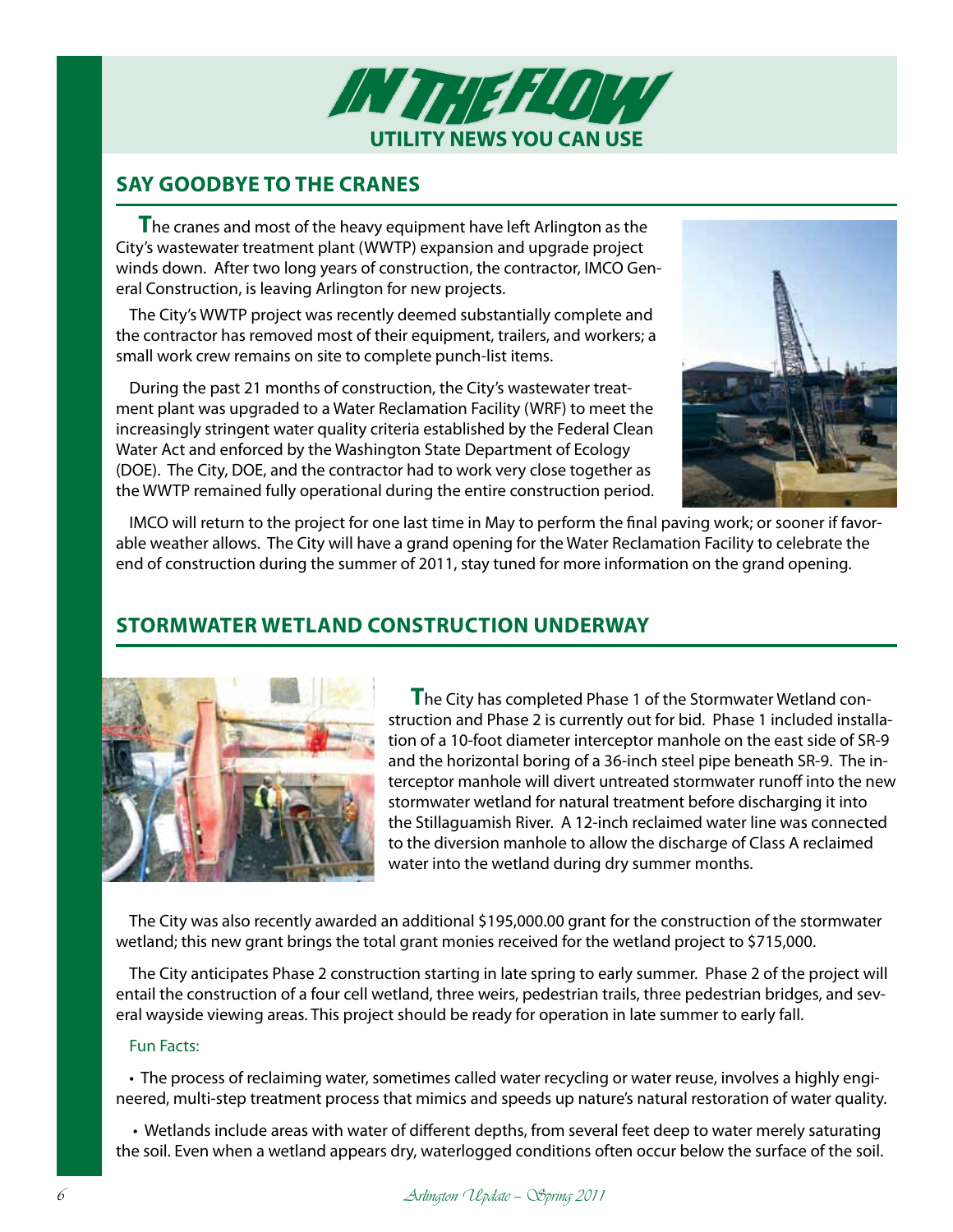### **The Fluoride Buzz**

**I**f recent announcements by the Environmental Protection Agency and the Department of Health regarding fluoride in drinking water have gotten you thinking, "Do I have cause for concern?", then here's some news you can use. We want you to be confident that your drinking water is safe.

Fluoride occurs naturally in the environment, finding its way into water. The Centers for Disease Control, the American Dental Association, and the Environmental Protection Agency have established that concentrations of fluoride in drinking water around 1 part per million (1ppm) are effective in preventing tooth decay. These organizations also determined that if concentrations are too high, fluorosis can occur. Fluorosis is a primarily cosmetic condition, evidenced by white markings in the tooth enamel. But in severe cases it may cause pitting of



the teeth and brittle bones. For consumer protection, water purveyors cannot provide water with fluoride concentrations greater than 4 ppm, even if it occurs naturally.

Many more water sources have fluoride well below 1 ppm than they do above 4 ppm. Accordingly, fluoridation of municipal water supplies has been practiced in some areas since 1945 as a cost-effective means of providing fluoride. Water purveyors choosing to do so add fluoride to concentrations between 0.7 and 1.2 ppm (about 1 ppm). However, while tooth decay has significantly declined over the past several decades, healthcare providers have noticed a recent increase in fluorosis, in part due to the multiple sources of fluoride now available to consumers. The new recommendations proposed by the Environmental Protection Agency and the Department of Health that made headlines in January 2011 is for water utilities that fluoridate to adjust fluoride levels to 0.7 ppm—the lower end of the previously recommended range.

The City of Arlington's water is obtained both from wells with very low natural levels of fluoride, and from the purchase of water fluoridated by the City of Everett. These different sources of water mix within the City's water mains depending on the demands of customers across the City. Water Department staff monitors fluoride levels across the distribution system two to four times per month. Distribution patterns are fairly consistent and result in three fluoride zones: full (>0.6 ppm), moderate (0.3 to 0.6 ppm), and low (<0.3 ppm). The area most affected by the recent recommendation is the fully fluoridated zone, generally along Burn Road, 186th Street, and south of 188th Street. Although concentrations have been as high as 1 ppm (which is what we receive from Everett's supply), the average concentration we observe is in the 0.7 to 0.8 ppm range. This means these areas of the City which are "fully fluoridated" are already consistent with the recommendation to adjust fluoride levels.

Other areas of the City receive water with fluoride concentrations below the recommended level. This includes City of Arlington customers in the Smokey Point area whose water is served by the City of Marysville. Depending on their location, age, and other fluoride sources, individuals may want to discuss with their healthcare provider whether a prescription for a full or partial fluoride supplement is right for them.

The City has prepared a brochure to help concerned citizens and their health providers understand fluoride levels in the tap water at their house. You can download a copy from the City's web site by going to (http:// www.ci.arlington.wa.us), pick up a copy when you pay your utility bill, or call 360-403-3526 to request a copy.

*UTILITIES ADMINISTRATION OFFICE 154 West Cox Avenue Arlington, WA 98223 • Phone 360-403-3526 Fax 360-435-7944* 

### Arlington Update – Sopring 2011 Arlington II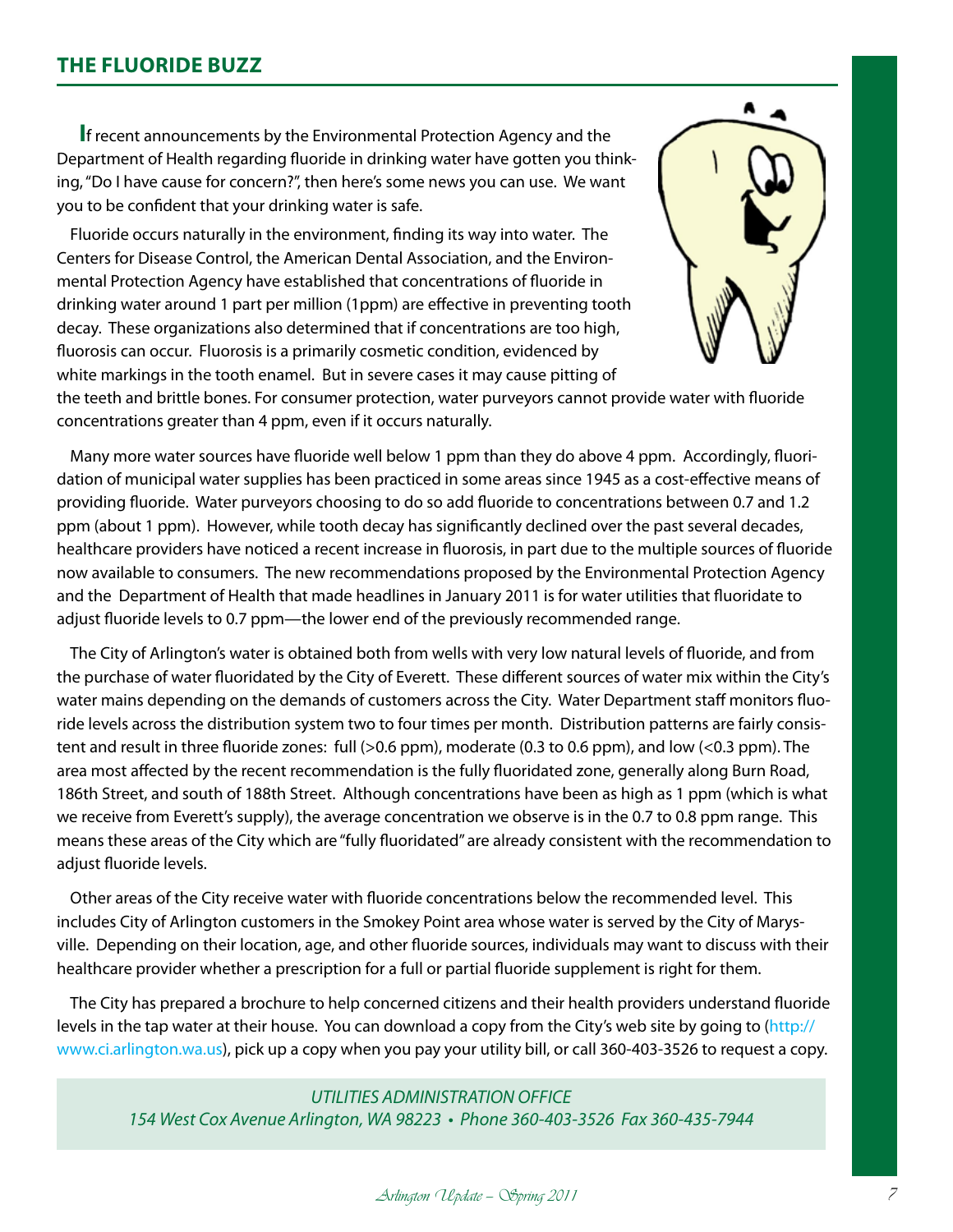### **EMERGENCY MEDICAL SERVICES-SPECIAL ELECTION ~ APRIL 26, 2011**

**Does this affect you?** The EMS Special Election will apply to the entire Arlington City Limits and Arlington Rural Fire Protection District #21 to include the Burn Road, McElroy, McPherson, Jordan Trails, Jim Creek, Trafton, and Arlington Heights areas of FD #21.

**Cost?** Homeowners currently pay approximately 43 cents per thousand. This levy will raise it back to 50 cents per thousand. On a home assessed at \$250,000, the current cost is \$108, at 50 cents that cost rises to \$125 per year.

**What is this Levy?** A proposition to secure permanent funding for Emergency Medical Services (EMS) in our community through a voter approved levy. The current levy is set to expire on December 31, 2011. Proposition 1 will ask voters in April to renew the existing levy and make it permanent. This is not a new levy or tax, it renews the existing levy. A permanent levy will save tax payers approximately \$25,000.00 every six years.

**What is EMS?** This is the ambulance service you receive when you call 911 for a medical emergency. It also provides the Advanced and Basic Life Support transport ambulances, staff and the necessary equipment needed to respond to these calls.

**Funding?** 100 % of the funds needed to provide this critical service are generated through the levy and transport fees.

**What do I receive as a home owner?** If approved, area residents will continue to receive the high level of medical care and transport capability currently provided. 24 hours a day and 365 days a year, highly trained medical staff would be available to respond to illness and injury in the Arlington area.

**What happens if this levy fails?** If this levy fails, the current ambulance service will no longer be provided to our community. This would have a major impact on our community. The sick and injured will be required to wait for much longer periods of time for advanced medical assistance to arrive from other parts of the County.

### **This levy is critical! Without EMS in our community and in your time of need, medical care will no longer exist in a timely manner.**

# **NOW YOU CAN "ADOPT-A-PARK"**

**C**ity parks need your help more than ever in light of the budget constraints we are facing, and you can help with Arlington's new "Adopt-A-Park" program. This is a public participation program that provides an opportunity for individuals, volunteer groups, neighborhood associations, and businesses to take an active role in the maintenance and improvement of local parks, trails and green spaces.

 Adopted areas are parks located in the City of Arlington. City personnel will train citizens to assist in the general care, supervision and maintenance of neighborhood parks and greenways. Park Adoption will augment, rather



than replace, publicly funded maintenance and will have a significant impact on the quality of life in our community.

 If you have questions, or to volunteer, please contact our Volunteer Coordinator at (360) 403-4673 or email volunteer@arlingtonwa.gov.

8 Arlington Update – Sopring 2011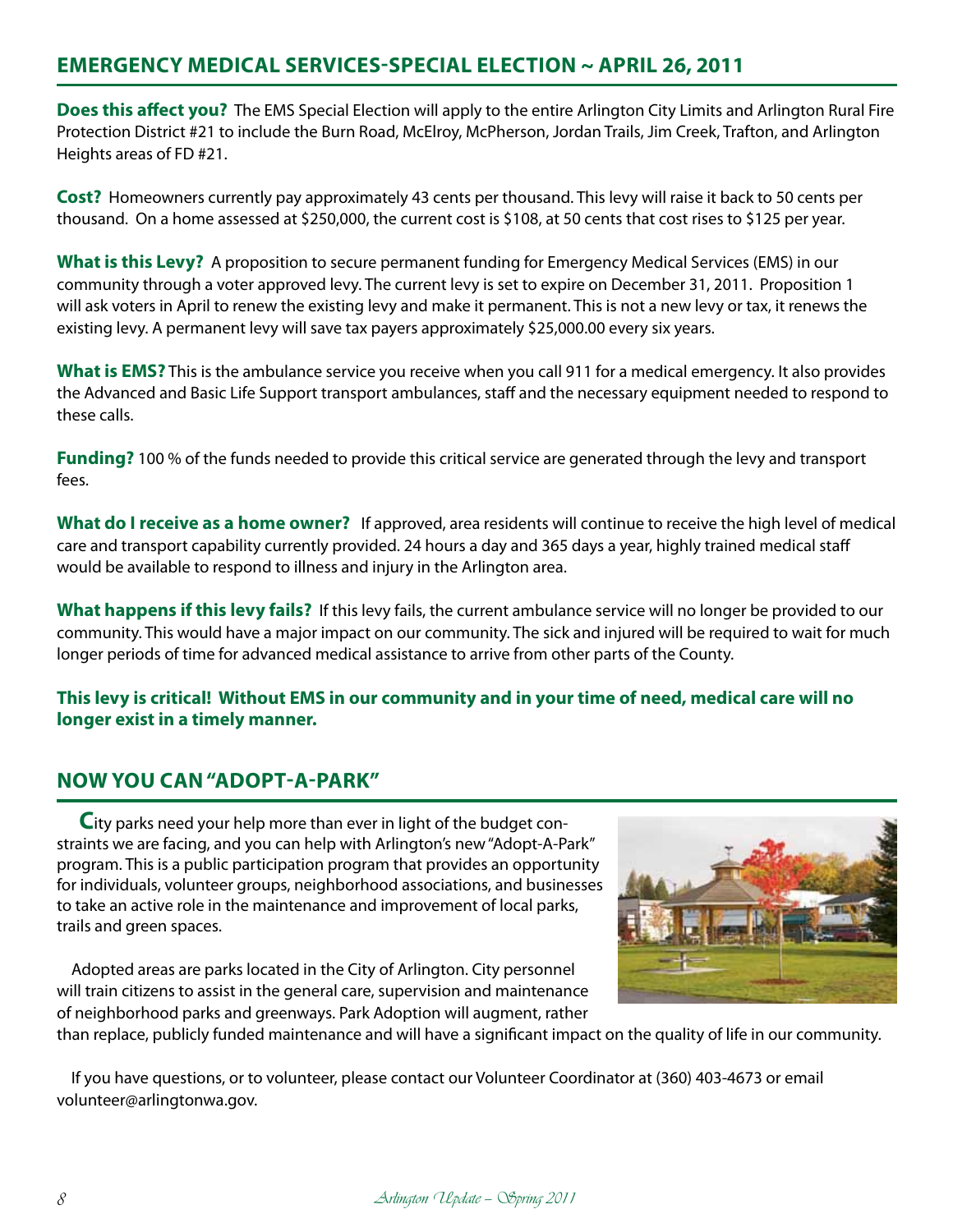### **CITY LAUNCHES NEW WEBSITE**

**T**he City of Arlington is pleased to announce the launch of its redesigned website at www.arlingtonwa.gov . Visitors to Arlington's city website will have an easier time locating key information about the city, contacting city officials, conducting business with the city, such as online bill paying, and searching the City's completely updated municipal code.

 The City launched its new website on February 10, 2011. The City's primary goals in developing the new website included making it easier to navigate, easier for City staff to update, adding social media components, improving the overall content available for review and downloading, and improving the overall appearance of the site.



 One of the changes to the website is the calendar of events, which not only displays all of the City events on one schedule, but also displays the agenda of that event so the user doesn't have to search any further. The new site also makes it easier for staff to upload information, increasing the City's efficiency.

 Some of the most popular features of the city's previous site will be available on the new site as well. Visitors will still be able to sign up for email updates on city council agendas, board and commission agendas, employment opportunities, and road closures. And residents and business owners can continue to contact the City about a particular problem or concern through the City's "Request Tracker" system.

 The redevelopment of the City's website is a project almost a year in the making. "The City initially started looking at the websites of other local jurisdictions to determine what we were missing," said Bryan Terry, Information Services Manager for the City. "The websites we continued to revisit all had the same company at their core: Vision Internet." Based in Santa Monica, California, Vision Internet has vast experience with municipal websites, advanced features and applications, competitive pricing, and a thorough understanding of Arlington's unique needs. Some of the sites designed by Vision Internet include award winning websites for Lancaster, California, Chapel Hill, North Carolina, and Park City, Utah. Closer to home, some sites that Vision has designed are for the cities of Longview, Maple Valley, SeaTac, Shoreline, and Wenatchee.

### **A LONG-AWAITED FACELIFT FOR STATION #46!**



**R**enovations to Arlington Fire Station #46 are progressing well and are on schedule to be operational in June of this year. Station 46 is located on McLeod and is the oldest of the City Fire stations in operation. The original building was constructed in 1961 and has been added onto twice but was still too small to meet the needs of our growing community.

 Renovation plans for the Fire Station were completed in 2010. These included the removal of the south end of the building to provide the space to construct a new 4000 square foot two-story building

that will be used as offices and living space for the Fire Department. The plans also replace the roof over the truck bays and demolish the old administration building to make room for parking and landscaping.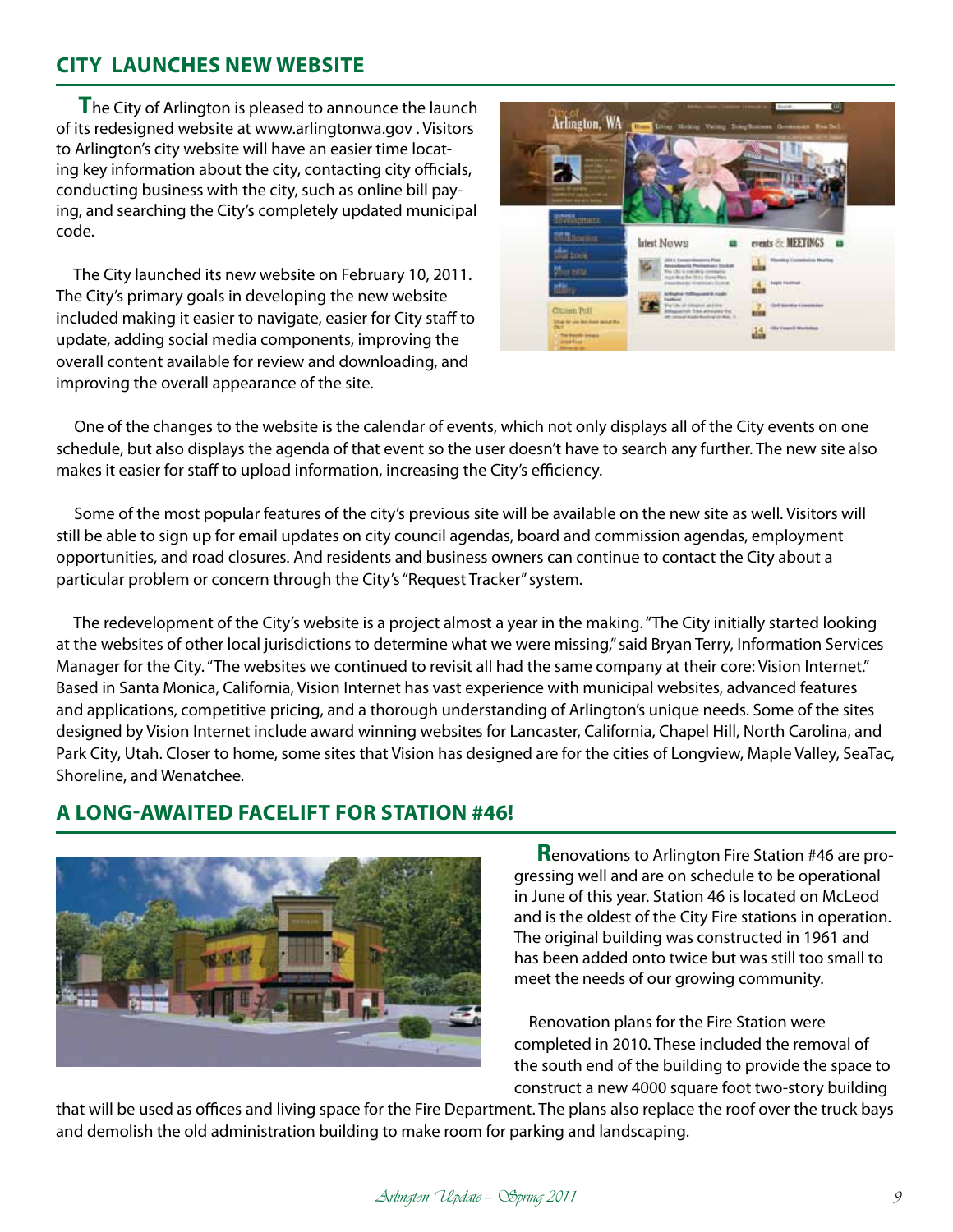### **WINNERS ANNOUNCED FOR THE "ARLINGTON-THROUGH MY LENS" PHOTO CONTEST**



*Sarah Arney's Architecture "Downtown 100 Block".*

**T**he votes are in for the City's photo contest held last fall seeking photographs that would promote Arlington. Many of you submitted great photographs for the 7 categories. The top photographs were selected by the City's Information Services Intern, Kyle Elledge. These photographs and other selected entries will be used to promote the City of Arlington in publications and on our website.

 First place winners are: Sarah Arney for Events "Storytime at Red Rooster Days", Bob Kuest for Nature "Playtime under the Jordan Bridge", Sarah Arney for People "Terry Marsh & Snowmen in Parade", Austin Smith for Pets "Sunset Corgi", Sarah Arney for Art "AAC Mural in a Day", Sherri Wiederspohn for Places "Walking with Grandpa", and Sarah Arney for Architecture "Downtown 100 Block".

Thank you to all who participated!

# **City Laws concerning Peddlers & Solicitors**

**I**n recent months, the City has received a number of complaints and concerns about peddlers and solicitors operating in the Arlington city limits. In response to these concerns, the City has completed an update to the City's laws concerning peddlers and solicitors.

 The City's laws now require a peddler or solicitor to receive a permit from the City and display this on their person when soliciting. The permit from the City will include the City's logo, the solicitor's picture, name, and other identifying information. The solicitor is barred from making untrue, deceptive, or misleading statements about the product or services sold for the sole purpose of making a sale. They are also barred from making any untrue, deceptive, or misleading statement regarding the purposes of his/her contact with a potential customer.

 Peddlers and solicitors are prohibited from selling before 8:00 a.m. or after 8:00 p.m. of any day without the specific prior consent of the prospective buyer. They may not attempt to gain admittance at any residence at which a sign bearing the words "no peddlers," "no solicitors," "no trespassing," or similar words are posted. And a peddler or solicitor may not remain at any location after the resident has asked them to leave.

 If you have any questions regarding the new laws concerning peddlers and solicitors, please contact Kristin Banfield, Assistant City Administrator at kbanfield@arlingtonwa.gov or (360) 403-3444.

# **Helpful Hints about Peddlers / Solicitors in the City of Arlington**

- Peddlers / Solicitors must have a City permit prominently displayed on their person.
- Peddlers / Solicitors are prohibited from making untrue, deceptive, or misleading statements about the purpose of their visit or their product.
- Peddlers / Solicitors may operate between the hours of 8:00 a.m. and 8:00 p.m. ONLY.
- Peddlers / Solicitors are prohibited from attempting to gain admittance at any residence with a sign that states "NO SOLICITORS", "NO TRESSPASSING", or similar such sign.
- Peddlers / Solicitors may not remain on your premises if you ask them to leave.

 If a solicitor does not have a City permit, please feel free to inform them that a permit is required by the City and the permits are available at City Hall.

 If you are concerned about a solicitor for whatever reason, please contact the City of Arlington. If you feel threatened by the actions, demeanor or words of a solicitor, please contact the Arlington Police Department by calling 911.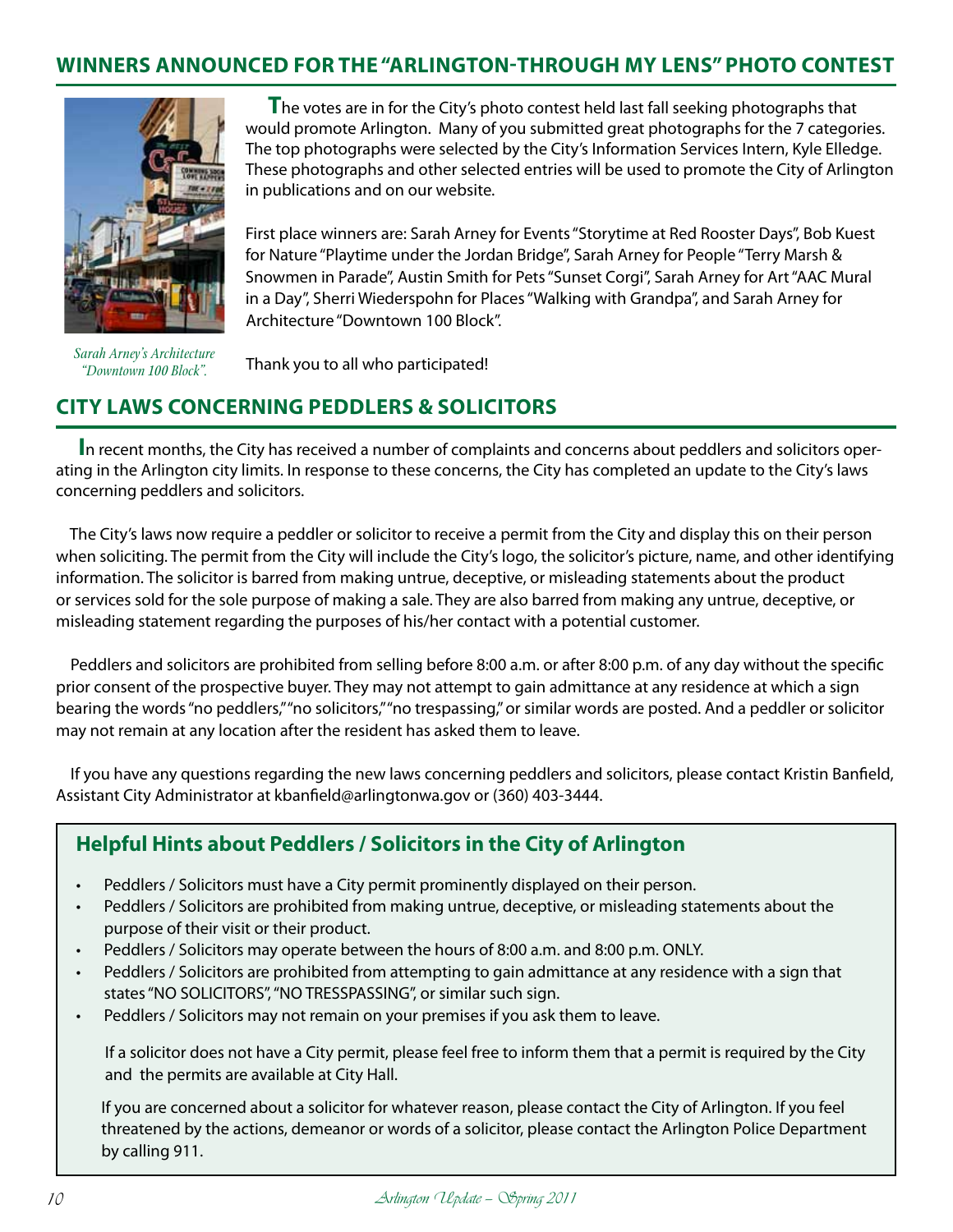### **NATURAL RESOURCES UPDATE**

**H**abitat for Humanimals - One of the important elements to quality of life in Arlington is our close proximity to the rivers, forests and wildlife. With the goal of preserving the natural world within and around the city, sharing the habitat sometimes leads to conflict. The Natural Resources Department receives regular questions from the community on topics such as how to manage their trees, water pollution and what rules to follow for protecting critical areas. In an effort to provide an opportunity for citizens to learn about the natural resources and how we manage them in a sustainable manner, the City will be offering a 4-evening class in May. Participants will learn about the flora and fauna of our community, the impacts from urban stormwater, the rules people along streams need to follow, some fun projects people can install such as rain gardens or rain collection system, and other basic stewardship tools. The City will invite local experts on the various subjects to provide the most up to date information available.

 Shoreline Master Plan (SMP) Update - The City has completed the Draft Shoreline Master Plan Update and is hoping to have a City Council approved document to submit to the Department of Ecology at the end of July. We hope citizens will review the plan to gain an understanding of the complexities in managing the shorelines along the Stillaguamish River. The shoreline planning process had been required since the early 1970's and it assures that shoreline dependent activities such as recreation, industry and public access have opportunities as well as reducing human impacts and protecting the natural environment. The record floods we have been experiencing over the past couple of decades reinforce why we need to adopt a master plan for our shorelines. The draft plan is available



*Photos of Eagle Creek at Country Charm Conservation Area August 2010 and December 2010*

on the City website by simply typing in the word "shoreline" in the search box. If you are interested in discussing the Shoreline Master Plan, contact Bill Blake 360-403-3440 or bblake@arlingtonwa.gov.

 TDR - Transfer of Development Rights and the West Arlington form based code strategy is being developed with assistance from a \$130,000 grant from Washington State Department of Commerce. The City continues to have great participation from the Smokey Point, West Bluff and Island Crossing neighbors in developing a vision of what the future will look like in those neighborhoods. The plan is to offer the convenience of being able to live, work and play in the community while accepting higher densities supported by transit and trail infrastructure in exchange for keeping the Stillaguamish Valley in continued farming and functional floodplain condition. The project will continue on in to 2012.

 Riverfront development - The City has recognized for some time that the area along the riverfront is a special place providing unique opportunities for people to visit nature while enjoying urban conveniences. We are beginning to collect the various ideas and wishes that people of our community share as a vision for what our riverfront can be. It has already been identified in the Economic Development plan as an area where redevelopment can establish new commercial businesses such as restaurants and shops that allow people view access of the river. The Shoreline Master Plan includes elements to protect and restore the critical areas while also keeping alive the ability to resurrect some of the historic uses along the riverfront that were practiced by the Stillaguamish Tribe and original pioneer settlers. There will be a series of trails that will connect the park, natural areas and commercial business where visitors using the centennial trail or state highways will easily find a place to spend some time in our town. It is far too easy to take for granted simple things like a boat launch or place to walk a dog, but if these are important to you we would like to hear your ideas so we can incorporate as many as possible to make the Arlington riverfront a great place to be.